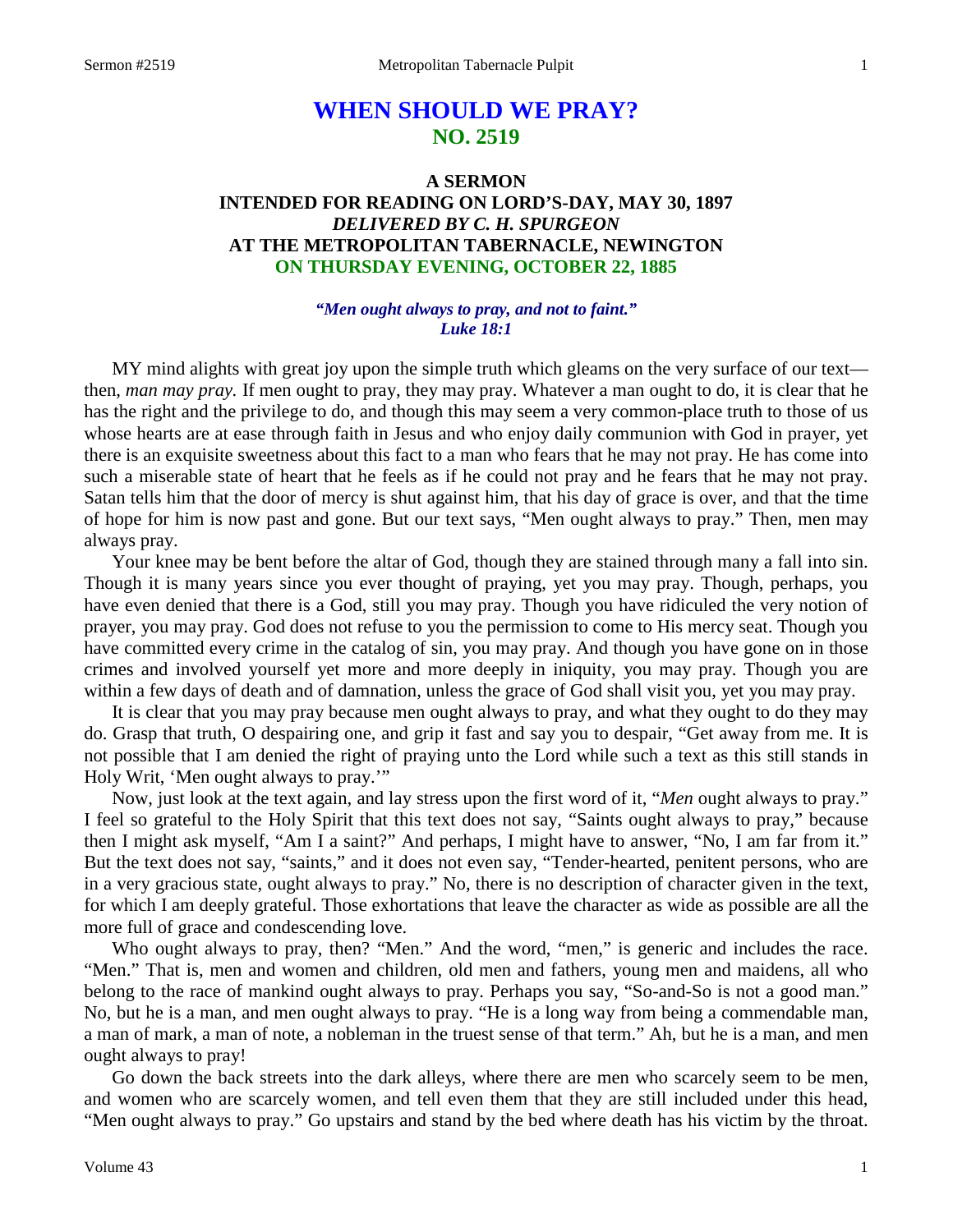The man yet living is still a man, that poor creature lying there is not yet a corpse, but still a man. Say to him, "Men ought always to pray." They who curse and swear ought always to pray. They who live without any regard for God, or even in disbelief of His existence, and detestation of His Gospel, yet they ought always to pray. And as I said at the beginning, the "ought" implies a permission*,* for what a man ought to do, he may do, and therefore, whoever you may be, if you are in the shape of a man, you ought to pray.

If you have a head on your shoulders, and lungs that heave, and a heart that palpitates—if you are still in the land of the living and can be numbered among the sons of men—to you this text rings out a grand and glorious Gospel. Even though it seems to be put in the form of a law of God by the use of that stern word, "ought," yet it really is in the form of the Gospel. You may pray if you are either man or woman, if you are of the race of mankind, for, "Men ought always to pray."

Oh, that some poor heart might catch at this sweet word! That woman talked of throwing herself over London Bridge, yet even she may pray. That man thought of crossing the Atlantic and hiding himself from his fellow-men, leaving his kith and kin, to get away from the place where he has dishonored his name. Do not think of such a thing, my dear sir, but pray, for you may pray. There is not in heaven or earth anything that forbids you to pray. There is an act of amnesty and oblivion passed in the court of God and you are not excepted from it. There is no book inspired of Him that denies you a place at the mercy seat. There is no messenger sent of God who will say to you, "Thus says the Lord, you shall not pray," but on the contrary, bringing before you the living and inspired Word of the living Christ of God, we say to you, "Men ought always to pray." Therefore you ought to pray and therefore you *may* pray.

Now let us turn the text around a little and put the emphasis on another word. "Men ought *always* to pray." Therefore, men may pray now. If they ought always to pray, they ought now to pray, and if they ought now to pray, they may now pray. Is not that a precious, blessed truth? Here you sit, poor sinner, and I am talking to you. Never mind that very respectable person who is sitting next to you. I am not just now thinking of her, I am not speaking to him, I mean *you,* poor, sad, guilty one. Perhaps you say, "I do not feel in a state of mind in which I can pray. I hardly know why I came in here. I am very sad, I am very troubled, I am very sinful, I am very hard-hearted." But my dear friend, you may pray.

Let me stop a minute. In this solemn silence, you may breathe your first prayer to God. May God help you, my poor brother, to say for the first time, "God be merciful to me, a sinner!" May He help you, my dear sister, who has lived so long without prayer, now to say, "Lord, receive me, and forgive me, and let me be Your daughter, Your child, henceforth and forever!"

Do you not see this? If men—and you are in that category—if human beings ought always to pray, then they may always pray. And "always," must include this present moment. So you may pray *now*. You ought to pray now, for you are in the list of men. Therefore, do pray now, for "now," must be included in the word, "always."

"Well," someone says, "I will hasten home and pray." Do not do that. Sit where you now are and let your soul breathe itself out to God. "But I would like to get down on my knees." Yes, I would like that you should if it were fit and proper, but there is no need of it. Get on the knees of your soul. Many a time, when the body is on its knees, the soul is not really praying and there is a way in which the soul can be prostrate before God even though the body stands.

Even now, into the very dust I throw my own spirit before the thrice-holy God and prostrate before Him, I pray, "Lord, help some who are here now to pray to You. For the first time in their lives, even now, while these words are escaping from my lips, may their hearts confess their sin and cry unto You, great Father, for the exercise of Your infinite mercy." Why should it not be so? I believe that the Spirit of God is at work here at this moment and is leading some of you into this blessed act of prayer. If so, let His name be praised for it.

There is one thing more to be noticed before I plunge into the text and that is, "Men ought always to pray, *and not to faint*." Then it is clear that prayer is always—if it is true prayer—an effectual and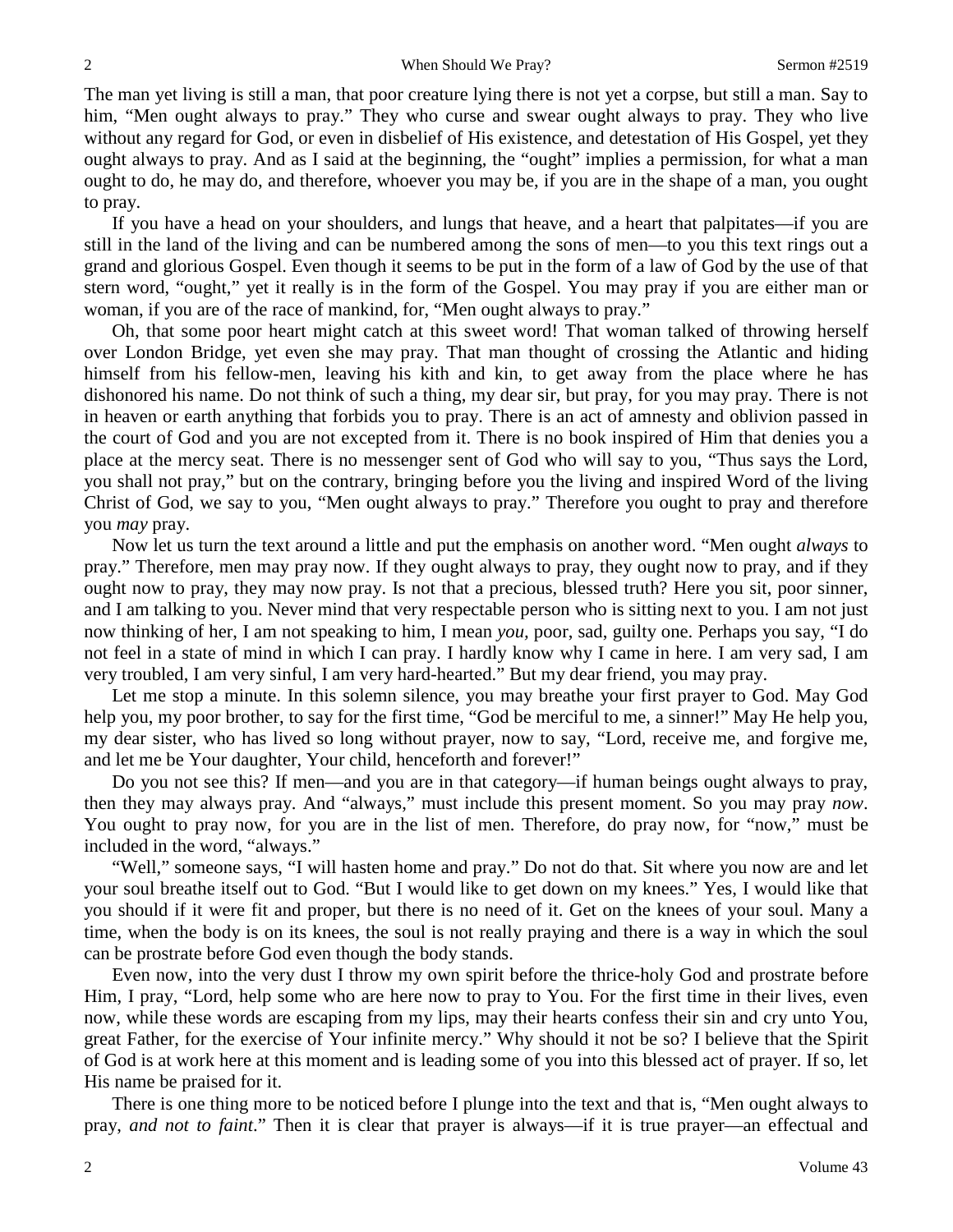profitable exercise to any man who prays, for if men ought to pray, it is plain that there is something in prayer that is helpful to the spirit, for men ought not to do that which is a mere vain and empty thing. God cannot require us to do that which will end in smoke or which will be a mere nothing. God does not ask any of us to go and talk to the winds and whistle to the waves. There must be some reality in prayer, it must be His intention to hear and to answer prayer, or else He would not put it thus, "Men ought always to pray."

Would He give us permission to do a thing that would have no value in it whatever? Nay, would He exhort us to do it, would He command us to do it, when He knew that, if we did it, it would just be a mere form? Does God send us to act like the daughters of Danaus, to fill a bottomless vessel with leaking buckets? Does He tell us, like Sisyphus, to spend our lives rolling a huge stone up the hill, which will only roll back again upon us? Does He make fools of us? Has He spoken in secret and said to the seed of Jacob, "Seek ye my face in vain"? It cannot be.

I hold that if God does not hear and answer prayer, it is a piece of foolery. And I cannot conceive that God would set any of us to do what would be an insane, or at least an idiotic thing. No, if men ought always to pray, there is something real in prayer and when the Lord says that we ought to pray, it is because He stands ready to grant the desire of our hearts and to send us away with a blessing.

**I.** With this preface, dear friends, we come to our text, and I notice concerning it, first, here is A PERPETUAL DUTY, OR PRIVILEGE, OR BOTH. "Men ought always to pray."

It means, of course, first, that men *ought to pray habitually.* There should be—and where the grace of God is, there will be, the habit of prayer. There will be the prayer at set times. It is necessary to mark out the plots in the garden, to keep them from the path where you walk, so that growing plants may not be trodden down by the busy feet of toil. We need some set times, some little enclosures, some hours and periods marked off for prayer. These should be regularly attended to. Our private prayers—it is a great loss to our souls if these are ever neglected. Our family prayers—I am sure it is a grievous injury to a Christian household if it is not gathered regularly for prayer. Our prayers in the house of God among our brethren, too, must not be forgotten.

We love the assemblies for prayer. We have given heed to the apostolic injunction, "Forsake not the assembling of yourselves together, as the manner of some is." All these things ought you to do, yet there is a habit of prayer that is higher than all this. The Jews prayed three times a day. There have been some holy men who have prayed at least seven times a day, but I take it that the man who lives near to God could not tell how many times a day he prays, for whether he has three or seven times of special and notable prayer in word, he will have seventy times seven times in a day in which his heart speaks with God about everything that occurs. I think that it is well before every action to breathe a prayer, and during every action to breathe a prayer, and after every action to breathe a prayer.

"Salt," says the Old Testament, "without prescribing how much." So is it to be with prayer—prayer, without prescribing how much. You can never overdo it. Possibly those matters which appear to require least prayer are the very things which require most prayer. "Men ought always to pray." You do not have to leave off your business to pray, or turn aside from domestic labor or public service, all of which must be attended to. You can do that and pray just the same, and this is the way in which Christians always should pray.

But I do not think that this text so much intends to teach the continuity of prayer as the pertinacity of prayer. I mean not so much the always praying, as the keeping on praying for any particular thing that you have asked for. You are to continue to pray. Let me try and open this up a little. "Men ought always to pray," that is, to pray *under all circumstances.* Whatever the difficulty or the trouble is, pray about it. It is a domestic trouble, pray about it. It is a business trouble, pray about it. It is a church difficulty, pray about it.

I wish to bear my personal witness upon this matter. I have had and I still have, more burdens to bear, I think, than any other man who lives—heavy burdens, not my own, but for others and for God's glory—that which daily comes upon me, the care not only of this huge church, but of so many other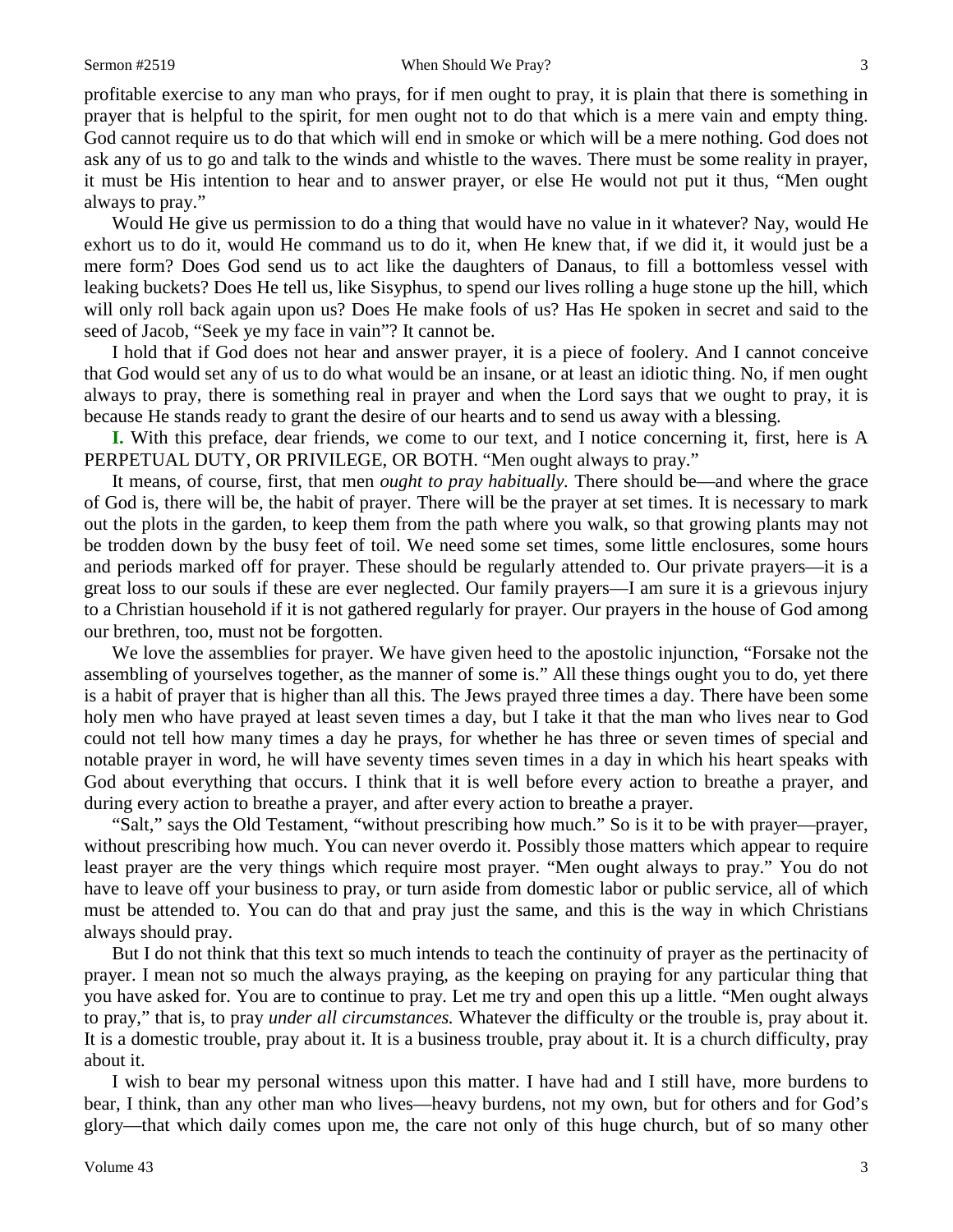churches as well. And I have found that I never have a burden of any sort but it is my wisdom at once to—

# *"Take it to the Lord in prayer."*

I have had burdens that have so troubled me that I have been quite baffled. I have thought my best and I have done my best, but the trouble has remained and at last, I have taken it bodily and put it up on the shelf, and I have said to the Lord, "I will never touch that trouble again, I will leave it in Your hands, my blessed Master." I believe that, generally, it has been the best mode of dealing with it, to put it entirely into His hands. There are certain things for which, after having done all else that can be done, the only remedy is prayer.

Let it be definitely accepted among us Christian people that whatever the difficulty is, whatever shape it takes, secular or sacred, "Men ought always to pray," that is, they ought to *pray about everything.* This is the remedy that will cure all diseases. This is the sword that shall cut the Gordian knot if it cannot be untied. This is the key that fits the wards of every lock in the prison house of our sorrow. We shall get clean out if we do but know how to use the key of prayer. "Men ought always to pray."

There may be a brother who is likely to make discord, shall I go and battle with him? No, I will tell the Lord about him. He will deal with him better than I can. Oh, but that man has begun to preach flat heresy! Shall I have a fight with him? Well, I may controvert with him if I am driven to it, but I will first tell the Lord about him. The Lord can settle him far better than I can. "Straight ahead makes the best runner." Instead of going round to the servant and trying to curry favor with him, go straight to the Master. Go at once to headquarters about everything. "Men ought always to pray." Oh, to learn this lesson well!

And dear friends, we ought to pray *under all oppositions to prayer*. Sometimes we say to ourselves, "Really, I could not pray about that matter." Well, then, if you cannot pray about it, do not have anything to do with it, it is a sure sign that there is a leprosy in it, so touch it not. The cankerworm of hell is in it if you cannot pray about it. Flee from it as you would from Gehenna itself. It must be a foul and filthy thing if you cannot pray about it.

Nay, beloved, there cannot be such a thing, but whatever seems to be in the way of your praying, believe that, whenever it is hardest to pray, it is most necessary to pray. Whenever it seems to you that you cannot pray, then you must say, "Now I have seven times more need to pray about this thing than I have about other matters in which prayer comes more easy to me." It is a danger signal when you cannot pray. It is the rattle of the rattlesnake when you cannot pray, there must be some deadly mischief near at hand. Whatever the difficulty in prayer, you must, by the help of the divine Spirit, break through all barriers, for you must pray.

"Men ought always to pray." Then they ought to pray *even if there has been a long delay in answers to their prayers.* I object very greatly to the practice of some of whom I have read*,* who have set God a certain time during which they will pray. I have heard of a woman who said that she would pray for her husband for twenty years and according to the story, at the end of twenty years he was converted, but if he had not been converted just then, it would have been at her peril to leave off prayer, even at the end of the twenty years.

Our dear brother, Mr. George Muller, has on his "prayer book" the name of a brother for whom he has prayed, I think I heard him say, some thirty-six years. That was some years ago, so it must be a longer time than that now, unless, indeed, the prayer has been answered. But he has the inward persuasion that this person will yet be brought to the Savior's feet and therefore he daily mentions the case before God in prayer.

By the way, he tells us of a very admirable plan of his for booking his requests in prayer and marking them off as they are heard, and those that are not answered he lets stand until, in process of time, he finds that some of them were not proper requests and he puts that against them. But he finds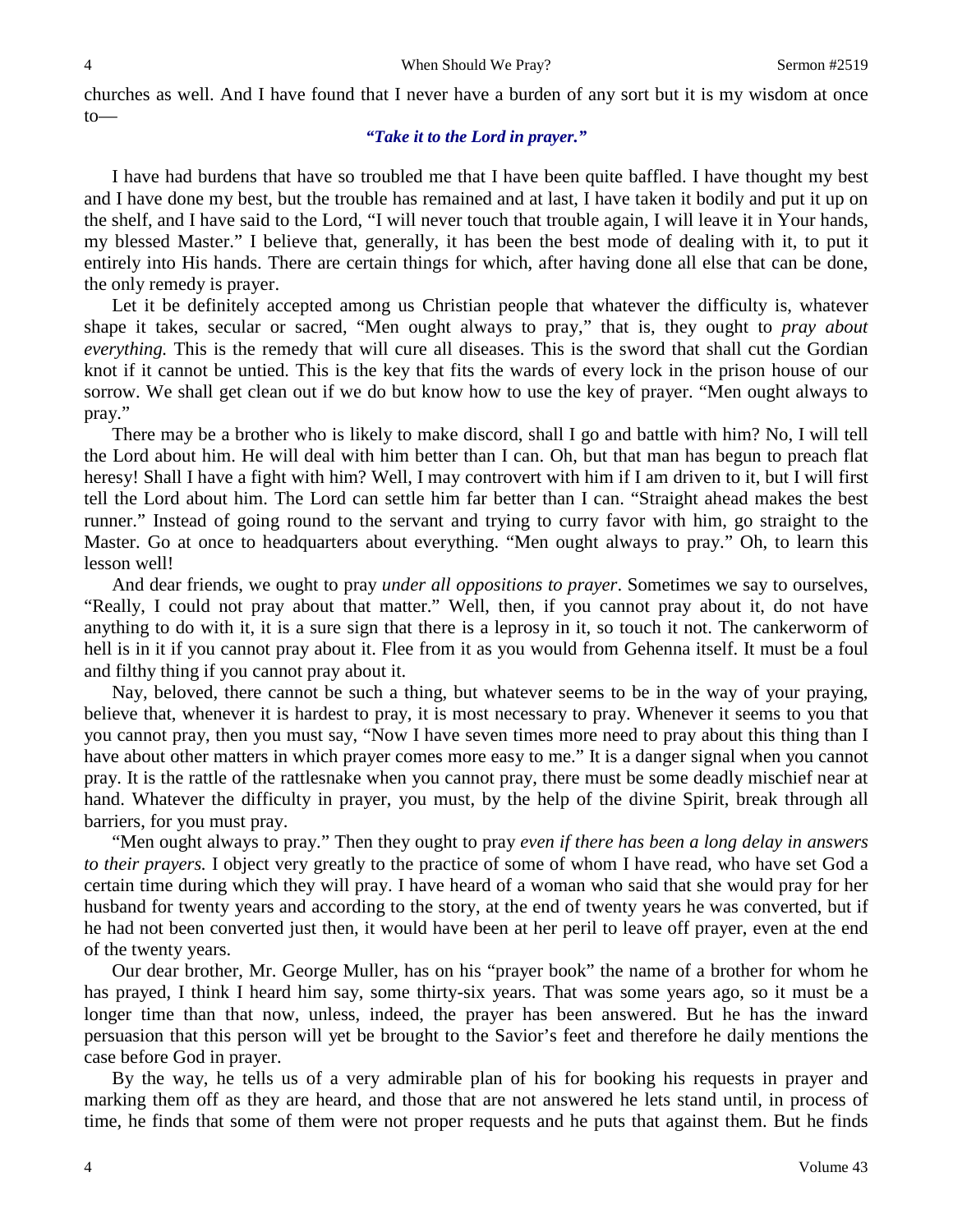that God does hear prayer and he likes to keep a record of it. If we did the same, we would have much more holy commonsense confidence in God, and our praying would be a more business-like matter as, indeed, it ought to be. But do not say to yourself, "*I* shall pray just so long for this thing." If what you are asking for touches the kingdom and the glory of Christ, persevere in the prayer with this text to encourage you, "Men ought always to pray."

If it is something which concerns only *your own personal comfort,* then God's Spirit may teach you to limit your prayers. "*Concerning* this thing," said Paul, "I besought the Lord thrice." Yes, and then he had not the answer that he desired, but he had one with which he was perfectly satisfied. The Lord did not take away the thorn in the flesh, the messenger of Satan to buffet him, but He said, "*My* grace is sufficient for thee." Paul still had to bear the trial, but he received from the Lord the grace to enable him to bear it.

Ask with bated breath when you are asking something temporal for yourself, for you are but as a silly child in that which relates to yourself. A boy might fall in love with his father's razors or wish to eat some delicacy that would be most dangerous to his health, and you would not have your child persisting in asking for that which would injure him. You are not angry with him for asking, for he knows no better, so you say, "My child, that would not be good for you!" If your son be a good child, he will not ask again, or asking, he will not be angry if he is refused.

So often, you know not what is good for you. If God had really put it within our reach to have whatever we chose to ask for, it would be a very dangerous power indeed. If the Lord should say to me, "You may have whatever you wish *for,*" I would straightway get to my chamber and say, "O my Father, divest me of this dangerous privilege! I ask You, of Your tender mercy, never to give me anything which Your great wisdom does not see to be good for me. Do not trust me with so dangerous a power as this. You are omniscient and I am foolish. You are altogether good and Your will for me is better than my will for myself can ever be. Not, then, as I will, but as You will, let it be done unto me." But if it is anything concerning the kingdom of Christ, anything for the glory of God, continue in prayer, even though it be for fifty years, and let this little sentence cheer you, "Men ought always to pray."

Pray on, also, dear friends, *despite all temptations and all personal difficulties.* When you feel, "My prayer is dull and feeble," still pray. When Satan says, "There is no use in praying about that matter," still pray. When others round about you say, "It is not a fit subject for prayer," still pray. When at last it seems to be despairing work and you have to cry, "Has God forgotten to be gracious.? Has He in anger shut up the heart of His compassion?" still pray, for "Men ought always to pray."

**II.** Now I must say just a few words upon THE GROUND OF THIS OBLIGATION "Men ought always to pray."

Well, we ought always to pray because *we have always some sin to confess,* we have always *some good thing for which to bless God*, and we have always *some want that needs to be supplied.* I must own that I have never yet been in a condition in which I did not need to pray. He who is down in the valley needs prayer that he may be able to climb the hill. He who is up the hill needs to pray twice as much that his head may not grow dizzy and that he may not fall from his high position. He who has not should pray till he has and he who has should pray that he may be blessed in the having. If your cup is empty, pray the Lord to fill it. If your cup is full, pray God to make your hand steady that you spill not its contents. If you cannot see your way, pray God to guide you. If you can see your way, pray God to help you to follow it. Are you young? Pray God to help you against the sins of youth. Are you in the middle of life? Pray God to help you in the middle passage, where trials are so numerous. Are you almost into heaven with age? Pray that you may enter heaven with prayer. "Men ought always to pray." It is always an incumbent duty for one or other of these reasons.

Men ought always to pray *because God commands them to pray.* "Pray without ceasing" is a clear, clean-cut command. There is no getting over that passage, "*Pray* without ceasing." It lies wrapped up within the heart of the first commandment of the law of God, "Thou shalt love the LORD thy God with all thy heart, and with all thy mind, and with all thy soul, and with all thy strength."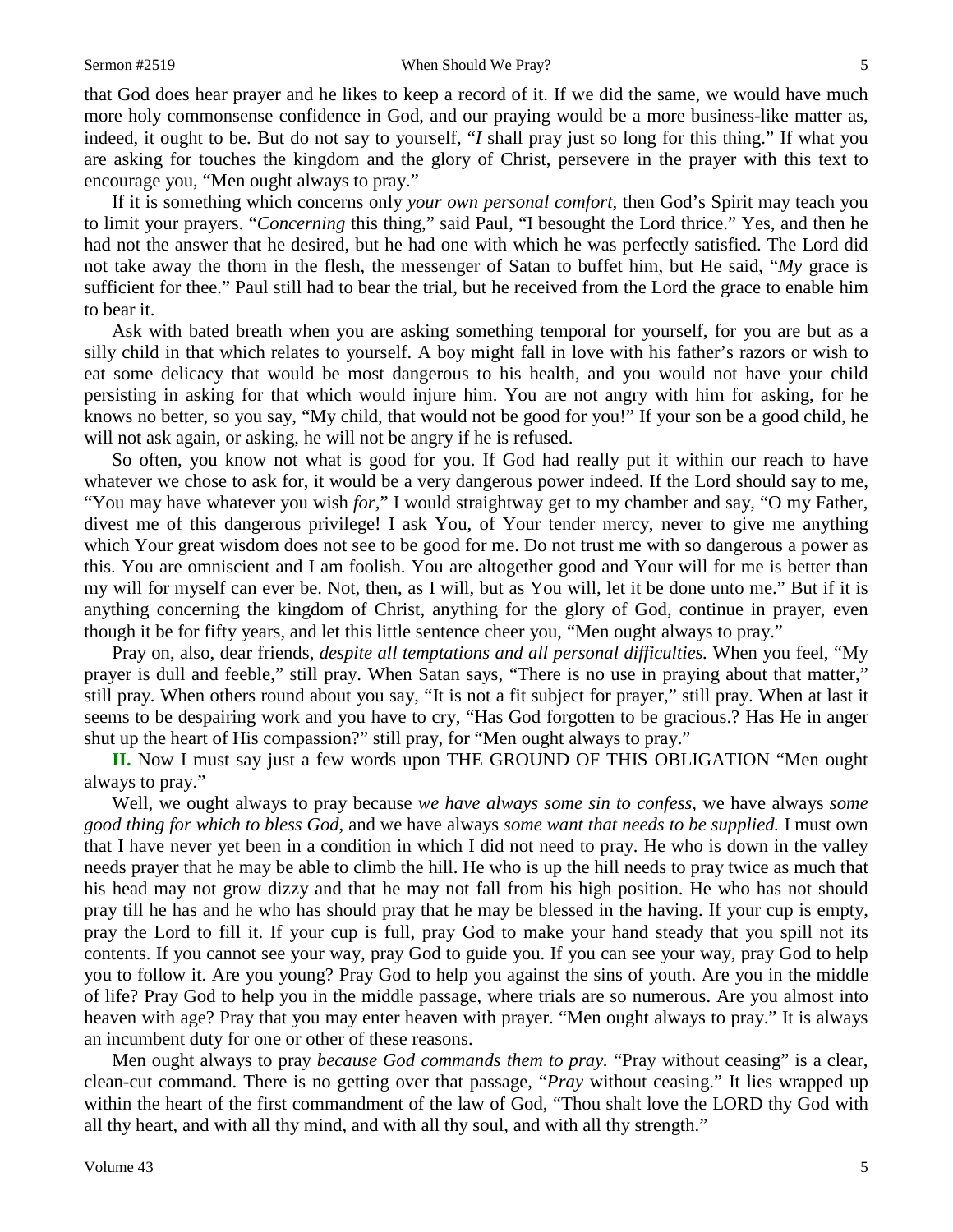"Men ought always to pray." *It is always the wisest thing they can do.* "Men ought always to pray." It is sometimes the only thing that they can do. "Men ought always to pray," or else they take the matter out of God's hands. "Men ought always to pray," for they always need God's help, whether they think they do or not.

**III.** I will not go into further reasons, though there are very many for this obligation, but I shall close by noticing THE ALTERNATIVE, "Men ought always to pray, and not to faint." If you do not pray, you will faint.

There are some who faint fatally. They set out upon the Christian profession. Perhaps there are some here who once did that. Years ago, you were a member of a church, where are you now? Years ago, you used to speak sometimes on the village green in the name of Christ, you do not do that now. How have you come to be where you are—either not even making a profession of religion, or certainly doing nothing in Christ's service? I shall not make a guess, but I shall pronounce a certainty, you went wrong and you began to faint in your spiritual course, because you restrained prayer. You fainted because you did not pray. Ah, a religion that does not begin with secret prayer is not worth the label you put on it! A religion that is not sustained by secret prayer is a lie. A religion that does not grow through secret prayer may be puffed up, but it is not truly built up by the hand of God.

No, no, young man, if you seek to join a church, to be baptized, to come to the communion table, and all the while, you do not pray, your religion is but the baseless fabric of a vision and will disappear. We have had a great many men whom I have seen and known at different times, who could speak very fluently and did labor in the service of God for a while, but the great mischief with them was that they did not live to God in private. If it is so with any of you, your religion may be built up very loftily, like some high tower, but it will come down very speedily because the foundations have been badly laid. You must either pray or you will faint.

If you are a child of God, the same alternative lies before you. You will either pray or faint that is to say, sometimes *you will get bewildered*. I do. I wish to do the right thing, but scarcely know which is right out of twenty things. I would deal with this brother kindly, but with that other brother firmly. How shall I mix firmness and kindness? If you are pastor of a church—and you may be, my dear friend—you know how many puzzles we have before us in dealing not only with our own poor human nature, but with the human nature of God's people, for there is a lot of human nature even where there is spiritual nature, and there are very odd ways even in good men. What are you to do in such cases? Well, if you cannot go back within the veil, and speak with the Holy Oracle, you will faint.

I have before told you that when I was coming to London, there was a strange old man in the prayer meeting who, when the people were praying that I might have a blessing in going, asked the Lord that I might be helped to "swallow bush-faggots crossways." That I have done many a time. Another prayed that I might be "delivered from the bleating of the sheep" and for the life of me, I could not make out what he meant. I am not sure that he understood it himself, but I quite understand it now. There is no leader of the flock who will not occasionally wish to be delivered from the bleating of the sheep, for they bleat such different tunes sometimes. You may listen to the bleating of one sheep and another, some, perhaps, that are not bleating in the right style, but it is a great thing to feel, "Now, I am not going to be guided by the way these sheep bleat. I am set to guide them, rather than to let them guide me, but I am going to be guided by a higher voice than the bleating of the sheep, namely, the voice of the Great Shepherd."

I believe that every man who seeks to win souls—and I am addressing many who are in charge of Bible classes, or at the head of Missions, or in some way serving the Lord—will faint, I am sure he will—in the management of his work unless he gets right out of it sometimes into prayer and lays it all before the Lord and waits upon Him. "Men ought always to pray, and not to *faint"* in their ministry for God, in their service on behalf of the souls of their brethren. They will faint from very bewilderment if they do not pray.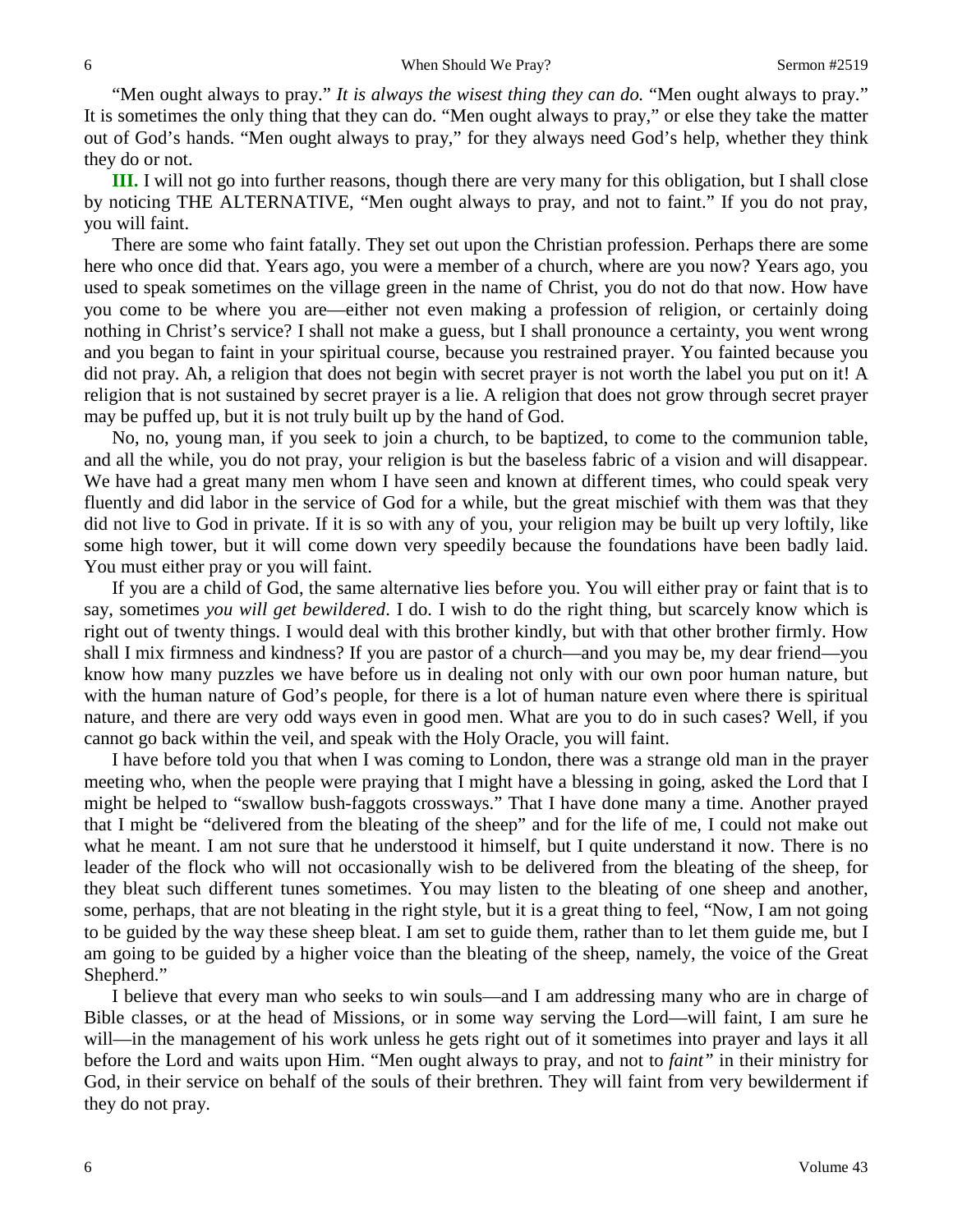And you will be sure to faint, at times, *through weariness and depression of spirit, through a sense of your own powerlessness. "*Oh!" you say, "would God I could give it all up! Oh, that I had the wings of a dove, that I might fly away and be at rest!" It is a great mercy that the wings do not grow when we ask for them, for they would be of no use to us, what should we do, flying away like doves? If God had a message for us to carry like a pigeon, He would give us the wings and then it would be right for us to fly.

But what we generally mean is that we want to get away from hard work, we are looking for Saturday night. How do you like the workman who says, on Tuesday morning, "O sir, I wish it were Saturday night!" And when it gets on towards Thursday, he meets you and says, "Good morning, sir, I wish it was Saturday night"? "Oh!" I think you would say, "next Saturday night will be the last I shall want to see you." You want a better workman than that and if we get to fainting in that style, we should say to ourselves, "Come, this will not do! I must go and tell the Lord all about my difficulty and my trouble."

Wait upon Him for fresh strength and then you will come out as though you had bathed your face in the dew of heaven, the light of God had entered your eyes, and you had come fresh from a vision of angels to talk with men with new tongues as the Spirit gave you utterance. "Wait, I say, on the LORD," for this it is that will keep you from fainting and make you to renew your strength like the eagle's.

I have come to deal with God's people in the close of my subject, but I almost wish I had not—that I could have kept on in the first strain and talked with those who are beginning to pray. Dear friends, do begin tonight, I pray you, with your eye on my Lord on yonder cross, all bestained with the streaks of crimson blood flowing down His precious body. Look at Him. There is life in a look at Him. Look at Him as He dies for you and you shall live. God help you to do so, for Christ's sake! And when you have believed in Him, come and be baptized in His name, as these dear friends are about to be. God bless you all! Amen.

### **HYMNS FROM "OUR OWN HYMN BOOK"—145 (PART 1), 978, 977**

#### **EXPOSITION BY C. H. SPURGEON**

#### *PSALM 145*

I am going to preach about prayer, so we will read "David's Psalm of Praise." Thus we shall have two parts of true worship.

**Verses 1-2.** *I will extol thee, my God, O king; and I will bless thy name forever and ever. Every day will I bless thee; and I will praise thy name forever and ever.*

Notice how long David expected to praise God. He was going to praise God forever, and then after that, "forever and ever." "'Every day will I bless thee' that is, when I do not seem to be partaking of any choice temporal blessing, I will still bless you. When I sit like Job on the dunghill, 'every day will I bless thee; and I will praise thy name,' your character, all that has to do with you, 'forever and ever.'"

The first two verses are the preface of the Psalm. Now the Psalmist begins his music—

**3***. Great is the LORD, and greatly to be praised.*

He is great without bounds. Let Him be praised without end. There is no end to His greatness. Let there be no end to our adoration.

**3-4.** *And his greatness is unsearchable. One generation shall praise thy works to another, and shall declare thy mighty acts.*

The fathers shall be the preachers to their sons and the sons shall be the preachers to their sons. The flaming torch of JEHOVAH's praise shall be passed from hand to hand all down the centuries. As long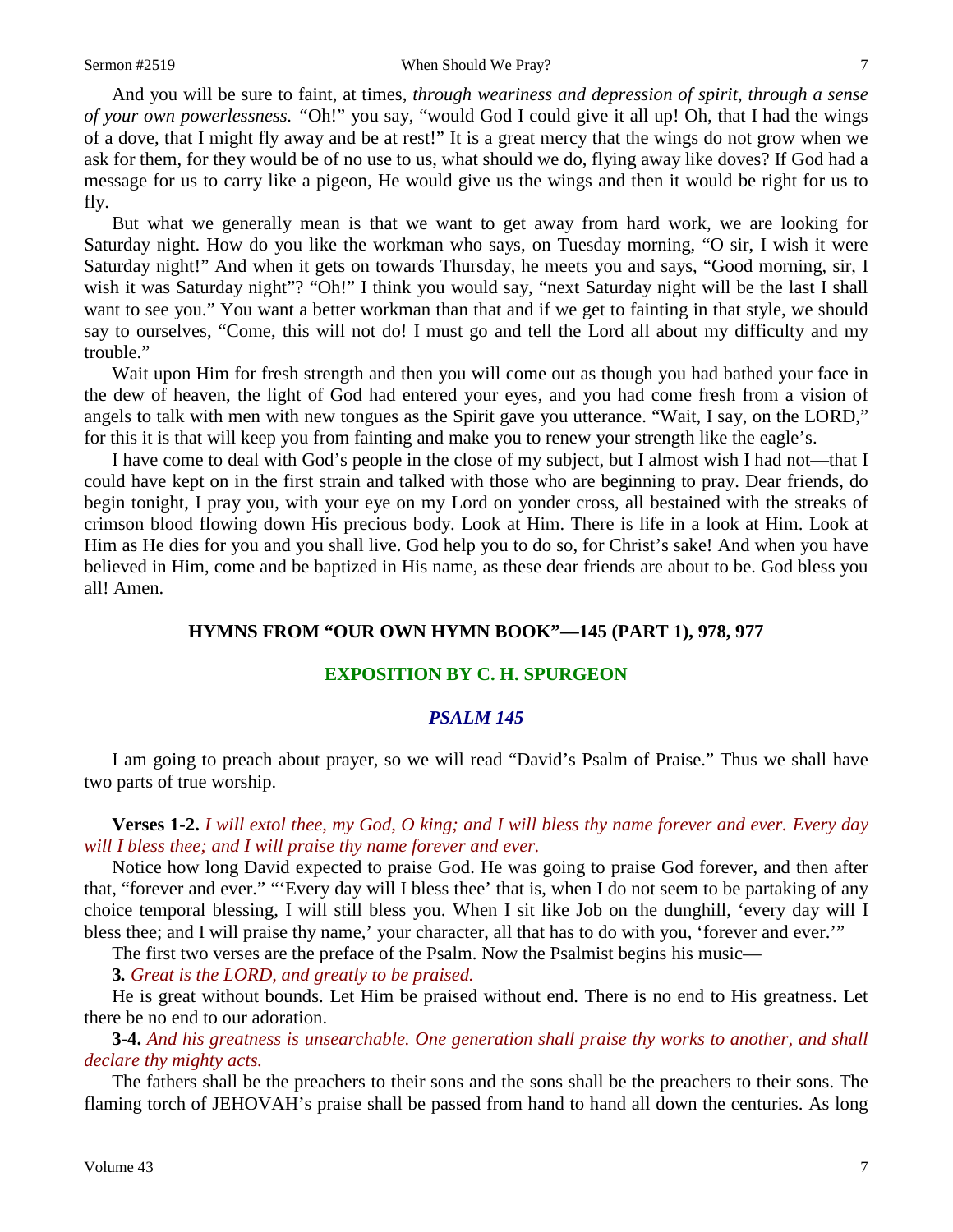as men shall live, God shall have the praise of the godly. "One generation shall praise your works to another, and shall declare your mighty acts."

**5.** *I will speak of the glorious honor of thy majesty.*

This is a beautiful expression, "I will speak of the glorious honor of thy majesty." It is a heaped-up expression. David was in an ecstasy of delight when he wrote it. He did not know how sufficiently to express his adoration of God. Other men might praise God for themselves, but that was not enough for David, he must take his own turn at the blessed business. "I will speak of the glorious honor of thy majesty."

**5-6.** *And of thy wondrous works. And men shall speak of the might of thy terrible acts: and I will declare thy greatness.*

"And I will declare." Yes, in comes David's personal note again. He cannot leave the praises of God alone, He must take his full share in this heavenly task. I wish that whenever there was work to do for God, or prayer to be offered or praise to be given to the Lord, you and I would always interject this personal pronoun, "and I." You know, perhaps, dear friends, that you never find Bartholomew's name by itself in any of the Gospels, it is always somebody else "and *Bartholomew."* It is well to be a good helper of other people. And when others are praising the Lord, it is good to come in as David did with the personal resolve and confession, "and I will declare thy greatness."

**7***. They shall abundantly utter the memory of thy great goodness.*

Mark every word in this choice expression, "They shall abundantly utter the memory of thy great goodness." They shall see this goodness and they shall appreciate it as great goodness. They shall remember it and so have the memory of God's great goodness, and then they shall speak of it. "They shall utter the memory of thy great goodness" and when they have done so, they shall do it again and again. "They shall *abundantly* utter the memory of thy great goodness."

**7-8***. And shall sing of thy righteousness. The LORD is gracious, and full of compassion;*

He has no passion, but He is full of compassion. What a mercy that is for us! Sometimes we hear persons say that God cannot do this or that—that He cannot feel and cannot suffer. That is not true, for He can do anything that He likes. A god who has no feeling is a poor god, of no service whatever to us, but *"the LORD* is gracious and full of compassion."

**8.** *Slow to anger, and of great mercy.*

Oh, what a blessing it is for you and for me that He is slow to anger!

**9***. The LORD is good to all: and his tender mercies are over all his works.*

Whether you search for the far-distant with a telescope, or peer into the minute with the microscope, the Lord's tender mercies are found everywhere. Like the light, without which you see nothing, so is the mercy of God, it enlightens everything. "His tender mercies are over all his works."

**10.** *All thy works shall praise thee, O LORD; and thy saints shall bless thee*.

"Standing in the inner circle, 'thy saints' shall mingle their love with their praise and so 'shall bless thee.' Theirs shall be a choicer, tenderer worship than that of all 'thy works' besides." The works of God are like a great organ, but it is man who puts his fingers upon the keys and brings forth all the music. Man is the interpreter of the universe, he praises God as the inanimate creation can never do.

**11.** *They shall speak of the glory of thy kingdom, and talk of thy power;*

I wish we did speak more of such subjects and talk more upon these sacred themes. I do not think there is ever any deficiency of talk, but I am afraid there is a very great lack of such talk as this, "They shall speak of the glory of thy kingdom, and talk of thy power."

**12.** *To make known to the sons of men his mighty acts, and the glorious majesty of his kingdom.*

See how David keeps to the subject with which he began the Psalm, "I will extol thee, my God, my king." Yes, and he sings about the king all through this Psalm. His great object is to make us see that there never was such a king as the infinitely-glorious JEHOVAH, who surpasses all the kings of the earth.

**13.** *Thy kingdom is an everlasting kingdom.*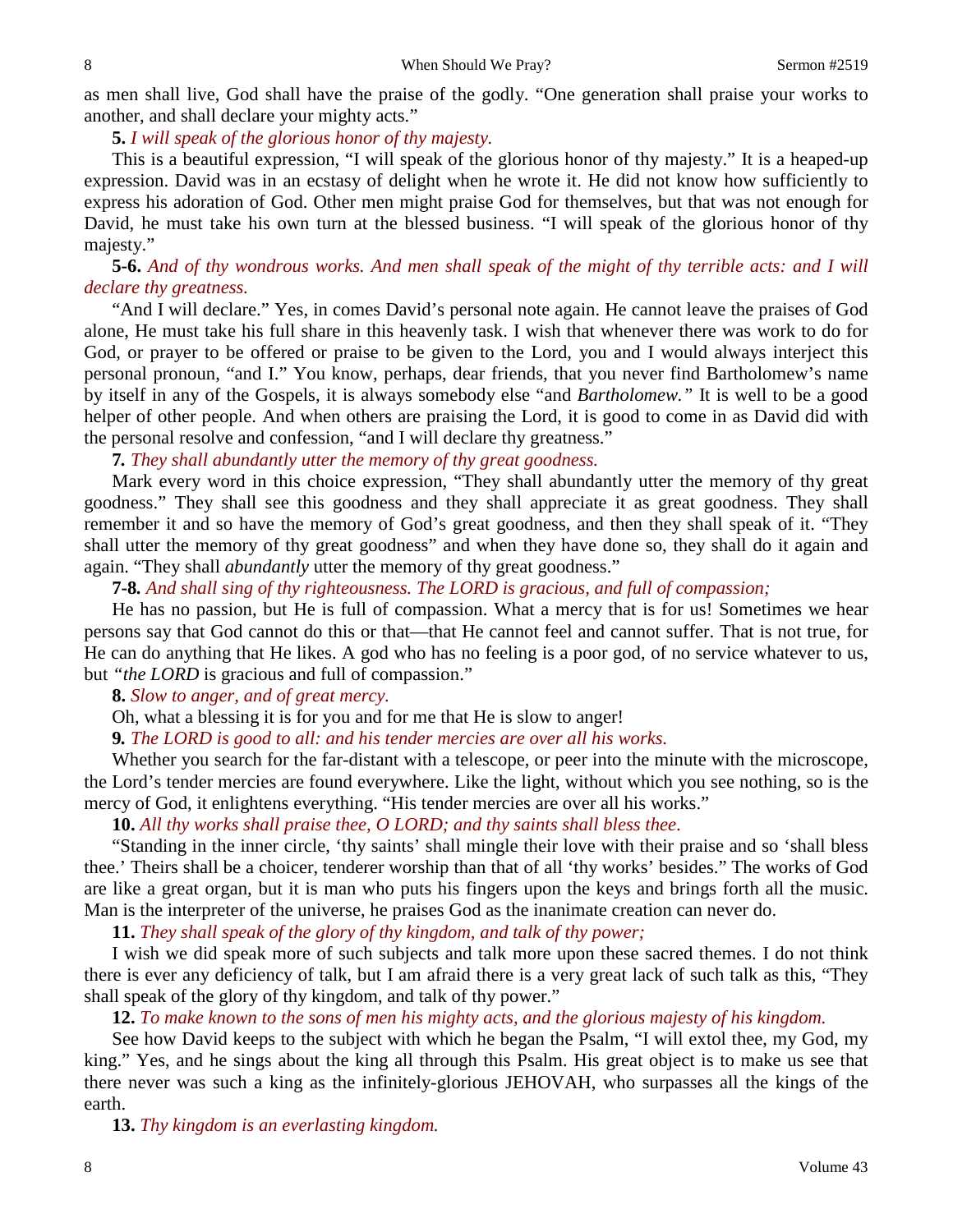Other kingdoms come and go. They last during their little day and then they vanish away. Look, for instance, at the kingdom of Alexander the Great, who only reigned for about twelve years and when he died left no successor. We talk of great earthly monarchs, they are but monarchs of an hour compared with the kingdom of JEHOVAH. Well might David say to Him, "Thy kingdom is an everlasting kingdom."

#### **13.** *And thy dominion endureth throughout all generations.*

What kind of a King is this whose kingdom is everlasting and what are the acts that make Him famous? Notice the first thing He is said to do.

**14.** *The LORD upholdeth all that fall, and raiseth up all those that be bowed down.*

This is His glory. This is the majesty of the King of kings, that He takes notice of the poor and weak. The compassion of God is to a great extent the glory of God. That He has such tender mercies toward the unworthy is the subject of the loudest of our songs. "JEHOVAH upholdeth all that fall," that is, such as would fall were it not for His upholding. JEHOVAH lifts up all those who have fallen and raises up those who are bowed down. Blessed be His holy name!

#### **15.** *The eyes of all wait upon thee.*

What a King is this who must feed all His subjects and who must have all His subjects depend upon Him alone! "The eyes of all wait upon thee."

#### **15.** *And thou givest them their meat in due season.*

It is an act of grace, not of debt, "Thou *givest* them their meat." Did you ever think of the vast variety of the separate sorts of food that the Lord provides for each of His creatures He has formed? The meat that feeds an elephant would not feed a lion. That which feeds a lion would not feed a sparrow. That which feeds a sparrow would not satisfy the fish of the sea. To every creature God gives its own food. "Thou givest them their meat in due season."

The fruits of the earth do not ripen all at once, but the various harvests succeed each other. Notice how each of the many flowers is full of honey just at the time when the particular insect which is to come down into the flower-bell is needing that nectar to feed upon. It is marvelous to see how God has timed creation to the ticking of a watch, and when the flower is ready, then comes the fly, the bee, the butterfly, or the moth that shall be fed thereby. "You give them their meat in due season."

**16.** *Thou openest thine hand and satisfiest the desire of every living thing.*

As men feed doves in their courtyard, carrying down to them their little handful of food and opening the hand to pour it out, so does God feed all living creatures readily and easily enough by the simple opening of His hand. But He does it. He satisfies the desire of every living thing and He will satisfy your desire, dear soul, if you take it to Him. You say, perhaps, that you are very poor. Well, then, cry to Him. He has never failed His creatures yet, and He will not fail you. He hears the young ravens when they cry and He will hear you, a man created in the image of God, when you cry to Him.

**17-18.** *The LORD is righteous in all his ways, and holy in all his works. The LORD is nigh unto all them that call upon him, to all that call upon him in truth.*

As the omnipresent deity, the Lord is not far from any of us, but there is a peculiar nearness of God to His people—a nearness of knowledge, a nearness of affection, a nearness of heart by which He looks upon them as His own special portion, His own peculiar heritage. "JEHOVAH is nigh unto all them that call upon him." That is the name of His people, they are a calling people, they are a praying people, and they pray to Him "in truth." There are some who offer the mockery of pretended prayer, but God is not near to them in the special sense in which He "is nigh unto all them that call upon him in truth."

**19.** *He will fulfill the desire of them that fear him.*

"He will fulfill"—He will *fill full*—"the desire of them that fear him." If you fear Him, you need not fear any lack, indeed, you have nothing at all that you need to fear.

**19-20.** *He also will hear their cry, and will save them. The LORD preserveth all them that love him: but all the wicked will he destroy.*